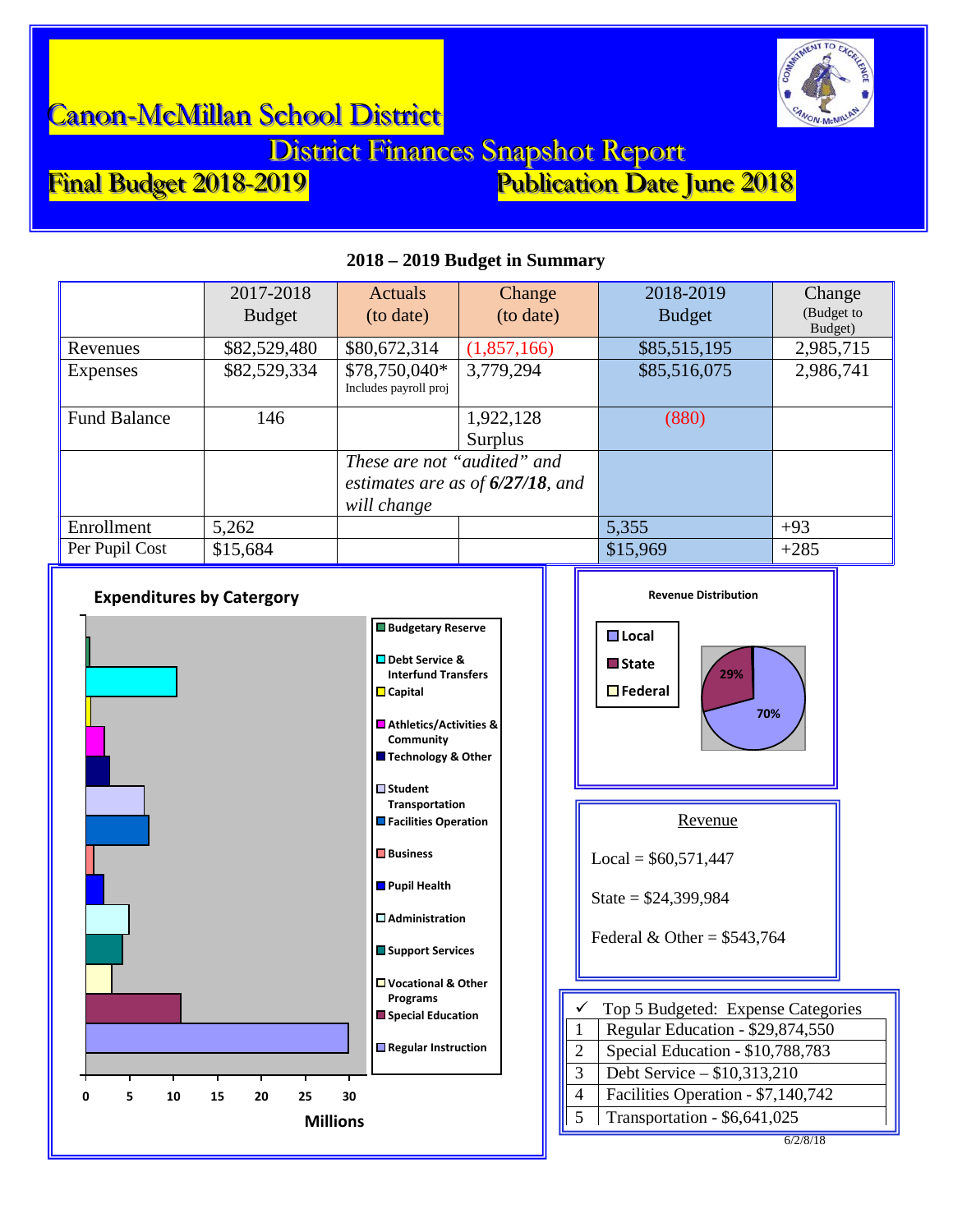

District Finances Snapshot Report<br>Final Budget 2018-2019 Publication Date

l<br>L

## Publication Date June 2018

### **Current Information**

### **Employee Retirement Contributions**

CMSD continues to include this legislative mandate in long range budgeting process, regardless of pension reform, the district won't realize significant savings until the 2040's. Funding past-service pension liability for employees is a crucial obligation that greatly affects current & future budgets.

### **State Revenue**

This year the budget process was much calmer than the last few years. The new formula was used and we realized a slight increase in Basic Education Subsidy (BEF) and SEF (Special Education Subsidy), the Ready to Learn Block Grant was level funded.

### **Employee Contracts and Agreements**

District Administration and The Board of Directors successfully completed a number of contracts and agreements this year. They included current and future changes to health care, such as changes to spousal coverage. Next year the Professional Staff Contract will need negotiated.

### **Capital Expenses**

CMSD recognizes the need to plan for a deferred maintenance reduction plan for our facilities on a long range cycle. As a result monies have been designated in the General Fund budget. In addition, the district created (2011-2012) a **Capital Reserve Fund** that may be used for improvements to facilities or one time equipment purchases. *These funds are restricted solely to capital expenditures and by law may not be used for salaries and benefits.*

 **Gambling Fund -** Slot revenues are Available for real estate tax relief. CMSD to receive

**\$926,962.73** in property reductions for **2018-2019**. Result will be a reduction in the amount of taxes an approved homeowner will be required to pay on their tax bills. Qualified homeowners will receive a real estate reduction of **\$9,015.**

### **Highlights of District Initiatives**

### **Code to the Future**

- 1<sup>st</sup> School District in PA to teach code to all students, across all content areas, beginning in Kindergarten.
- 2017-2018 budget enabled implementation at Hills-Hendersonville, Wylandville & South Central elementary schools.
- 2018-2019 budget enables implementation at Borland Manor and Muse elementary schools
- Future budgets to address student needs by expanding to the intermediate, middle and high schools levels.
- Implementation began at the K level, research shows, coding is best learned when students are young as with any new language.

### **1 to 1 Initiative**

Technology equipment being purchased annually on a rotation schedule to move the district in the direction of providing technology devices for all students.

**New Website Design Facility Improvements Safety and Security Drug Awareness – "Too Good For Drugs"**

### **Curriculum Updates**

G

- Advanced Placement Courses
- Schoology Infusion
- Extended Day Kindergarten
- Career and College Readiness

#### $\bullet$

### Administrative Recommendation

### *Proposed Mills – 11.4005*

Represents a .3105 mill increase of the allowable

Ī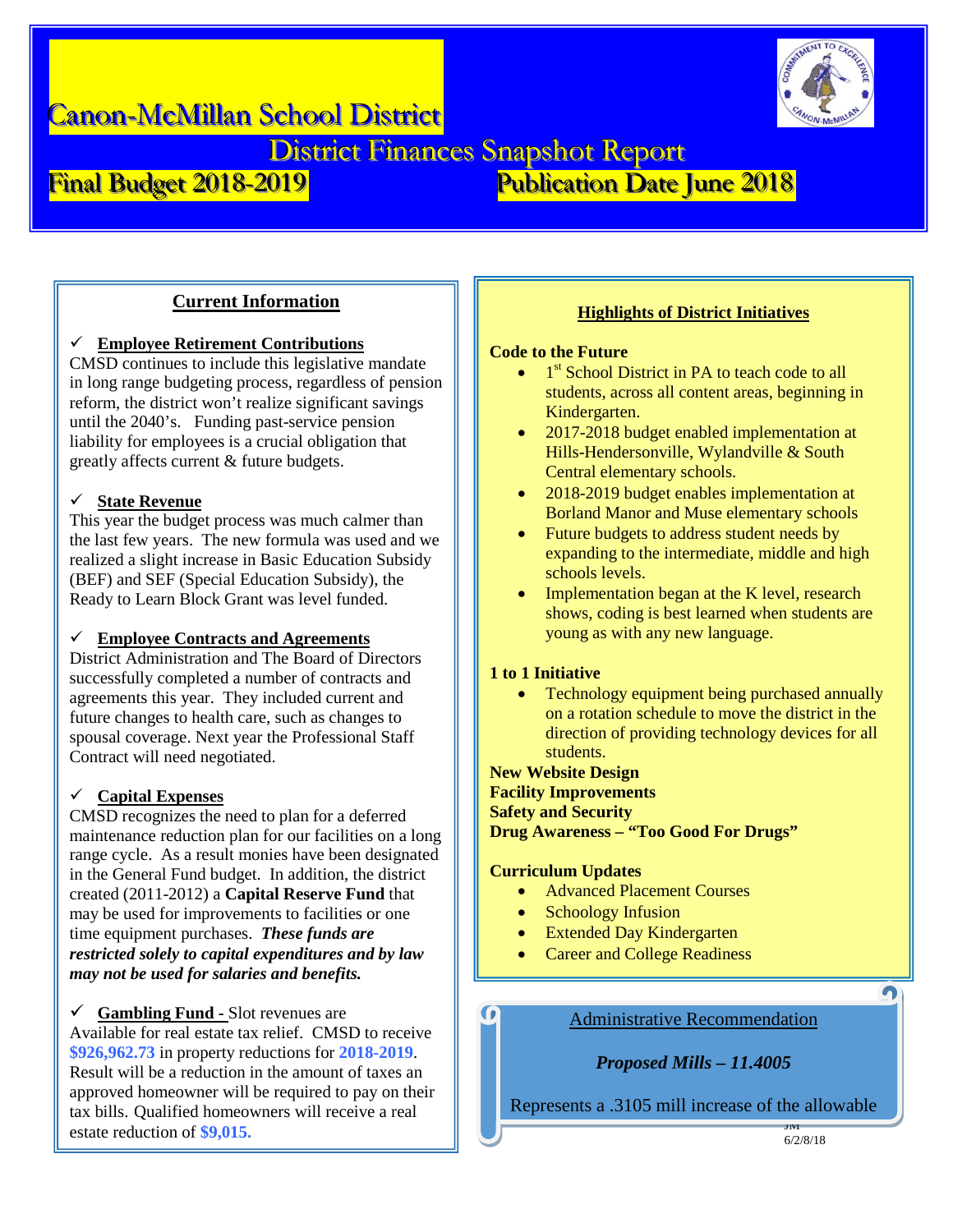

District Finances Snapshot Report<br>Final Budget 2018-2019 Publication Date

l<br>L

Publication Date June 2018

|                                                      | <b>Historical Information - Act 1 Taxation Index</b> |                                                  |                                 |                               |                             |                                       |  |
|------------------------------------------------------|------------------------------------------------------|--------------------------------------------------|---------------------------------|-------------------------------|-----------------------------|---------------------------------------|--|
| <b>Current Millage:</b>                              | Year                                                 | <b>Base</b><br><b>Index</b>                      | <b>CMS</b><br>D<br><b>Index</b> | <b>Tax</b><br><b>Increase</b> | <b>CMSD</b><br><b>Mills</b> | <b>Max Allowed</b><br><b>Increase</b> |  |
| 2017-2018 Millage:<br>11.0900                        | 91-92                                                | n/a                                              | n/a                             | 8 Mills                       | 83.0000                     | No Limit                              |  |
|                                                      | 92-93                                                | n/a                                              | n/a                             | 0 Mills                       | 83.0000<br>*rebate offered  | No Limit                              |  |
|                                                      | 93-94                                                | n/a                                              | n/a                             | 4 Mills                       | 83.0000                     | No Limit                              |  |
| PROPOSED MILLS: 11.4005                              | 94-95                                                | n/a                                              | n/a                             | 1.9 Mills                     | 84.9000                     | No Limit                              |  |
|                                                      | 95-96                                                | n/a                                              | n/a                             | 0 Mills                       | 84.9000                     | No Limit                              |  |
| Revenue generated by mil:<br>Approximately \$437,200 | 96-97                                                | n/a                                              | n/a                             | 0 Mills                       | 84.9000                     | No Limit                              |  |
|                                                      | 97-98                                                | n/a                                              | n/a                             | $-1.9$ Mills                  | 83.0000                     | No Limit                              |  |
|                                                      | 98-99                                                | n/a                                              | n/a                             | 0 Mills                       | 83.0000                     | No Limit                              |  |
|                                                      | $99 - 00$                                            | n/a                                              | n/a                             | 0 Mills                       | 83.0000                     | No Limit                              |  |
| .3105 Mill Increase – What is the Taxpayer Impact    | $00 - 01$                                            | n/a                                              | n/a                             | 0 Mills                       | 83.0000                     | No Limit                              |  |
|                                                      | $01 - 02$                                            | n/a                                              | n/a                             | 0 Mills                       | 83.0000                     | No Limit                              |  |
| \$100,000 Property: \$31.05/Year or \$2.59/Month     | $02-03$                                              | n/a                                              | n/a                             | 0 Mills                       | 83.0000                     | No Limit                              |  |
|                                                      | 03-04                                                | n/a                                              | n/a                             | 6 Mills                       | 89.0000                     | No Limit                              |  |
|                                                      | 04-05                                                | n/a                                              | n/a                             | 0 Mills                       | 89.0000                     | No Limit                              |  |
| \$200,000 Property: \$62.10/Year or \$5.18/Month     | $05-06$                                              | n/a                                              | n/a                             | 0 Mills                       | 89.0000                     | No Limit                              |  |
|                                                      | $06-07$                                              | 3.9%                                             | 4.7%                            | 3 Mills                       | 92.0000                     | Allowed 4.1                           |  |
| *Data for taxes provided by Tax Collectors           | 07-08                                                | 3.4%                                             | 4.1%                            | 2.5 Mills                     | 94.5000                     | Allowed 3.70                          |  |
|                                                      | 08-09                                                | 4.4%                                             | 5.3%                            | 2.5 Mils                      | 97.0000                     | Allowed 5.00                          |  |
|                                                      | $09-10$                                              | 4.1%                                             | 5%                              | 4.85 Mills                    | 101.85                      | Allowed 4.85                          |  |
|                                                      | $10 - 11$                                            | 2.9%                                             | 3.5%                            | 3.56 Mills                    | 105.41                      | Allowed 3.56                          |  |
|                                                      | 11-12                                                | 1.4%                                             | 1.7%                            | 0 Mills                       | 105.41                      | Allowed 1.80                          |  |
|                                                      | $12-13$                                              | 1.7%                                             | 2.1%                            | 1.59 Mills                    | 107.00                      | Allowed 2.21                          |  |
|                                                      | $13-14$                                              | 1.7%                                             | 2.1%                            | 0 Mills                       | 107.00                      | Allowed 2.21                          |  |
|                                                      | $14 - 15$                                            | 2.1%                                             | 2.5%                            | 1 Mill                        | 108.00                      | Allowed 2.65                          |  |
|                                                      | $15-16$                                              | 1.9%                                             | 2.3%                            | 0 Mills                       | 108.00                      | <b>Allowed 2.4840</b>                 |  |
|                                                      | 16-17                                                | 2.4%                                             | 2.9%                            | 2 Mills                       | 110.00                      | Allowed 3.132                         |  |
|                                                      | $17 - 18$                                            | 2.5%                                             | 2.9%                            | .2 Mills                      | 11.0900                     | Allowed .3157                         |  |
|                                                      |                                                      | 17-18 Washington County reassessment implemented |                                 |                               |                             |                                       |  |
|                                                      | 18-19                                                | 2.4%                                             | 2.8%                            | .3105 mills                   | 11.4005                     | Allowed .3105                         |  |
|                                                      |                                                      |                                                  |                                 |                               |                             |                                       |  |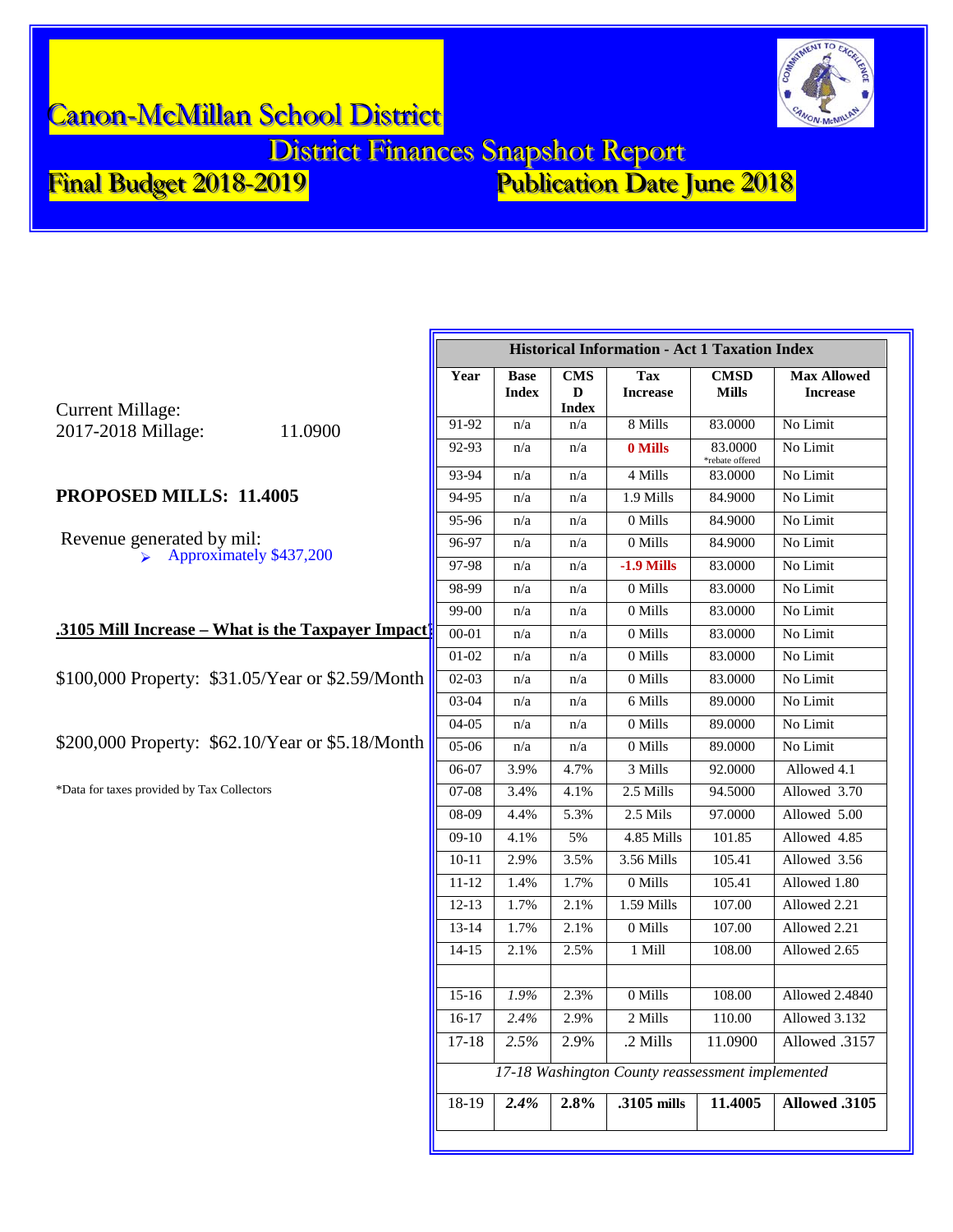

District Finances Snapshot Report<br>Final Budget 2018-2019 Publication Date

l<br>L

Publication Date June 2018

### The Big Picture at a Glance

### *How do our taxes compare to other School Districts?*

| <b>Washington County Millage Ranking</b>          |                           |                                                                           |                                                                     |                                                                           |                                                                           |                                                                              |                                                                                              |                                                                |                                                                |
|---------------------------------------------------|---------------------------|---------------------------------------------------------------------------|---------------------------------------------------------------------|---------------------------------------------------------------------------|---------------------------------------------------------------------------|------------------------------------------------------------------------------|----------------------------------------------------------------------------------------------|----------------------------------------------------------------|----------------------------------------------------------------|
| <b>Rank</b><br><b>Highest</b><br>to<br>Lowest     | <b>School District</b>    | 2017-2018*<br><b>Real Estate</b><br><b>Mills</b><br>CMSD 11 <sup>th</sup> | 2016-2017<br><b>Real Estate</b><br><b>Mills</b><br><b>CMSD 13th</b> | 2015-2016<br><b>Real Estate</b><br><b>Mills</b><br>$CMSD$ <sup>14th</sup> | 2014-2015<br><b>Real Estate</b><br><b>Mills</b><br>$CMSD$ <sup>11th</sup> | 2013-2014<br>Real<br><b>Estate</b><br><b>Mills</b><br>$CMSD$ <sup>10th</sup> | 2012-2013<br><b>Real</b><br><b>Estate</b><br><b>Mills</b><br><b>CMSD</b><br>$10^{\text{th}}$ | 2011-2012<br>Real<br><b>Estate</b><br><b>Mills</b><br>CMSD 9th | 2010-2011<br>Real<br><b>Estate</b><br><b>Mills</b><br>CMSD 9th |
| 1                                                 | Burgettstown              | .011368                                                                   | 132.0000                                                            | 128.0000                                                                  | 122.0000                                                                  | 119.0000                                                                     | 117.0000                                                                                     | 117.0000                                                       | 117.0000                                                       |
| 2                                                 | Charleroi Area            | .0158306                                                                  | 143.0000                                                            | 136.0000                                                                  | 133.0000                                                                  | 130.0000                                                                     | 130.0000                                                                                     | 127.0000                                                       | 125.0000                                                       |
| 3                                                 | Bentworth                 | .01562                                                                    | 126.0000                                                            | 123.0000                                                                  | 122.0000                                                                  | 120.000                                                                      | 120.0000                                                                                     | 118.5000                                                       | 118.5000                                                       |
| $\overline{4}$                                    | Washington Area           | .0151578                                                                  | 135.0000                                                            | 133.0000                                                                  | 133.0000                                                                  | 133.0000                                                                     | 127.0000                                                                                     | 127.0000                                                       | 127.0000                                                       |
| 5                                                 | Ringgold                  | .0137205                                                                  | 127.0000                                                            | 125.0000                                                                  | 123.0000                                                                  | 120.0000                                                                     | 120.0000                                                                                     | 120.0000                                                       | 120.0000                                                       |
| 6                                                 | Trinity                   | .01360                                                                    | 121.8000                                                            | 113.0000                                                                  | 107.7000                                                                  | 105.0000                                                                     | 103.0000                                                                                     | 102.0000                                                       | 102.0000                                                       |
| $\tau$                                            | Peters Township           | .013190                                                                   | 113.4000                                                            | 110.7500                                                                  | 107.1420                                                                  | 102.0000                                                                     | 100.3000                                                                                     | 96.5100                                                        | 95.2000                                                        |
| 8                                                 | Chartiers $-$<br>Houston  | .0119855                                                                  | 125.0000                                                            | 122.0125                                                                  | 119.5125                                                                  | 110.5000                                                                     | 108.5000                                                                                     | 106.5000                                                       | 105.3000                                                       |
| 9                                                 | McGuffey                  | .01191                                                                    | 130.0000                                                            | 126.1500                                                                  | 123.2000                                                                  | 120.0000                                                                     | 117.3000                                                                                     | 117.3000                                                       | 115.0000                                                       |
| 10                                                | Fort Cherry               | .0117648                                                                  | 130.5000                                                            | 126.5875                                                                  | 123.5000                                                                  | 121.0000                                                                     | 118.5000                                                                                     | 117.3300                                                       | 114.0000                                                       |
| 11                                                | Canon-<br><b>McMillan</b> | .011090                                                                   | 110.0000                                                            | 108.0000                                                                  | 108.0000                                                                  | 107.0000                                                                     | 107.0000                                                                                     | 105.4100                                                       | 105.4100                                                       |
| 12                                                | Brownsville               | .010448                                                                   | 108.1000                                                            | 108.5000                                                                  | 98.2700                                                                   | 91.1230                                                                      | 91.1000                                                                                      | 91.0700                                                        | 91.1000                                                        |
| 13                                                | California Area           | .01042                                                                    | 104.5000                                                            | 95.5000                                                                   | 93.0000                                                                   | 91.0700                                                                      | 99.1100                                                                                      | 93.2100                                                        | 72.1000                                                        |
| 14                                                | Avella                    | .010361                                                                   | 124.0000                                                            | 123.0000                                                                  | 123.0000                                                                  | 120.8800                                                                     | 120.9000                                                                                     | 120.8800                                                       | 119.0000                                                       |
| 15                                                | Beth - Center             | .009696                                                                   | 113.6000                                                            | 110.6400                                                                  | 108.6400                                                                  | 106.6400                                                                     | 105.6000                                                                                     | 103.0000                                                       | 103.0000                                                       |
| *2017-2018 - County wide re-assessment took place |                           |                                                                           |                                                                     |                                                                           |                                                                           |                                                                              |                                                                                              |                                                                |                                                                |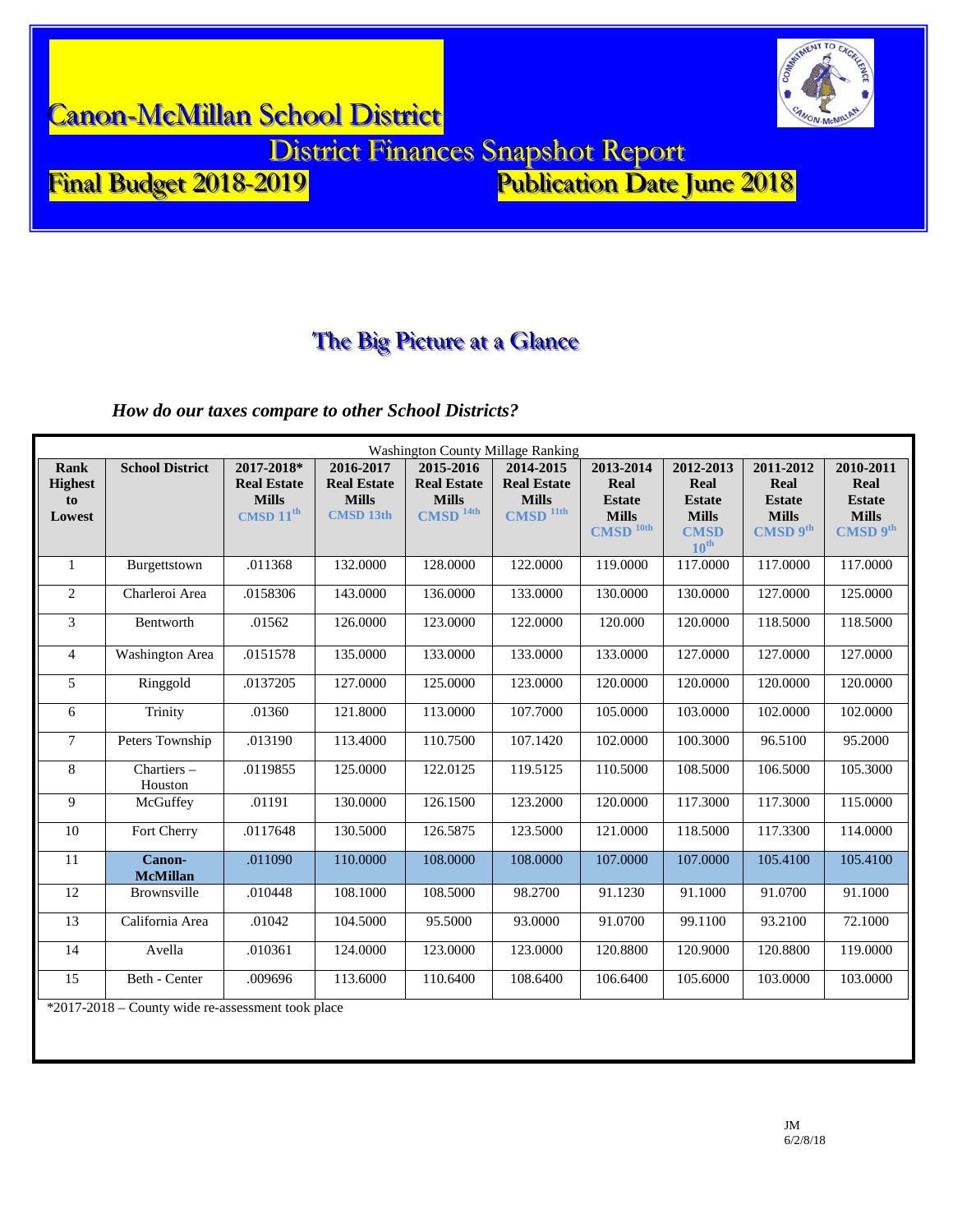

District Finances Snapshot Report

l<br>L

# Final Budget 2018-2019 **Publication Date June 2018**

## The Big Picture at a Glance

### **Why do we see growth in new housing developments but my taxes keep going up?**

The district is in a fortunate position that we are growing. This is a good thing because it increases tax revenues! But with growth comes added expenditures. Much of the residential growth yields additional children joining the district, so while there are additional revenues from the additional children it affects class sizes as well as all other academic, activity, transportation and athletic expenses.

### **What is an Unfunded Mandate? How does it affect the budget?**

State and federal legislators have passed many laws requiring schools to do many good educational things– BUT they have not provided the funding to support them. Districts are required to build these items into their General Fund Budgets.

These mandates include things like…

- Requiring all buses to have stop sign arms on them that come out as a bus slows to a stop
- Providing programs for students with special learning needs
- $\checkmark$  Providing funding for district students to attend cyber & charter schools
- $\checkmark$  Graduation Exams
- $\checkmark$  Healthcare Requirements
- Mandated Pension Contributions (PSERS)
- $\checkmark$  Prevailing Wage
- English as a Second Language Program (ESL)

### **Why is fund balance important?**

Understanding taxation limits and the maintenance of a fund balance is of paramount significance to the fiscal health of the school district. Credible professional organizations, including the Government Financial Officers' Association, the Association of School Business Officials International and Local Auditors recommend that fund balance levels be maintained between 5% and 8% of budgeted expenditures. (For example, a budget of \$60 million should be supported by a fund balance between \$3 million and \$6 million. Here are just a few advantages to having a healthy fund balance).

- $\checkmark$  Provides a contingency for emergency expenditures without borrowing
- $\checkmark$  Provides adequate balances to cover temporary cash flow shortfalls
- $\checkmark$  Provides a resource for unfunded state mandates, spikes in current obligations outside of the district's control (for example projected PSERS rate increases, decreased state funding).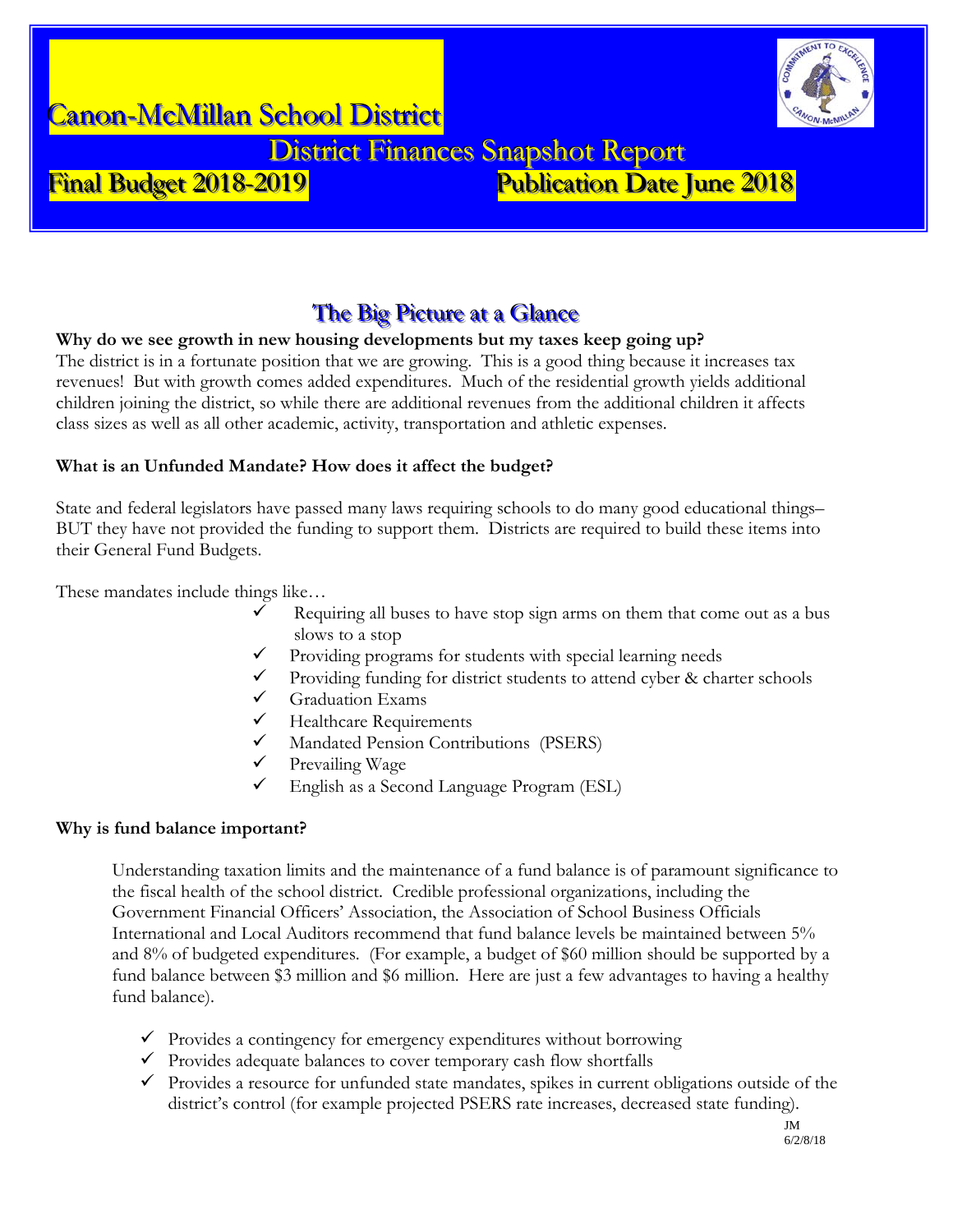

### The Big Picture at a Glance

### **Long Range Planning and Unexpected Circumstances**

PHASE 1: 2014-2015: **COMPLETED**

- Micro Redistricting to curb large class sizes and capacity issues.
	- o Send % of Muse to Cecil Elementary
	- o Send % of Cecil Elementary to Hills
	- o Send % of Borland Manor to South Central
- Land acquisition for future Middle School
- Land acquisition around the South Central Elementary Site for future TBD use

PHASE 2: 2015-2016: **COMPLETED**

- Stadium New Turf and Resurface Track
- Start construction of new K-4 (Muse)
- Support Facility Roof and Masonry Work
- PHASES 3 and 4: 2015-2018
	- New Muse Elementary **COMPLETED** (Capacity 800)
		- o Able to fund with \$4M of our saved money
		- o School Street Currently being fund with residual construction funds
		- o Closed Muse, Cecil Elementary and First Street
		- *IN PROCESS*
			- o Renovate the High School
			- o Stadium Project: locker rooms and visitor side bleachers

PHASE 5**:** *(Starting Soon)*

- Demographer Updating Demographics Fall 2017 **Completed Spring of 2018**
- New Middle School (Capacity 900-1000)
	- o Approximate Minimum Cost: \$60M (District plans to contribute \$10-12M)
	- o Debt Service Needed: Per Financial Advisor (JW 6/1/17): \$2.8-3.1M
	- o Legislation in place to extend dates for Plan Con eligibility from 2019 until 2021

### PHASE 6-8: TBD

- Start construction of new K-4 at the Wylandville site (Capacity 700-800)
- Complete construction of new K-4 at the Wylandville site
- Renovate Hills (Capacity of 400-600)
- Close Wylandville and Borland Manor

\*Upon completion of elementary project the district would implement Full Day Kindergarten and other programming enhancements to further address academic needs which would have staffing and other impacts. \*Borrowing capacity may prohibit the completion of the plan unless saved money is used to offset costs. The district retains the ability to make additional debt payments.